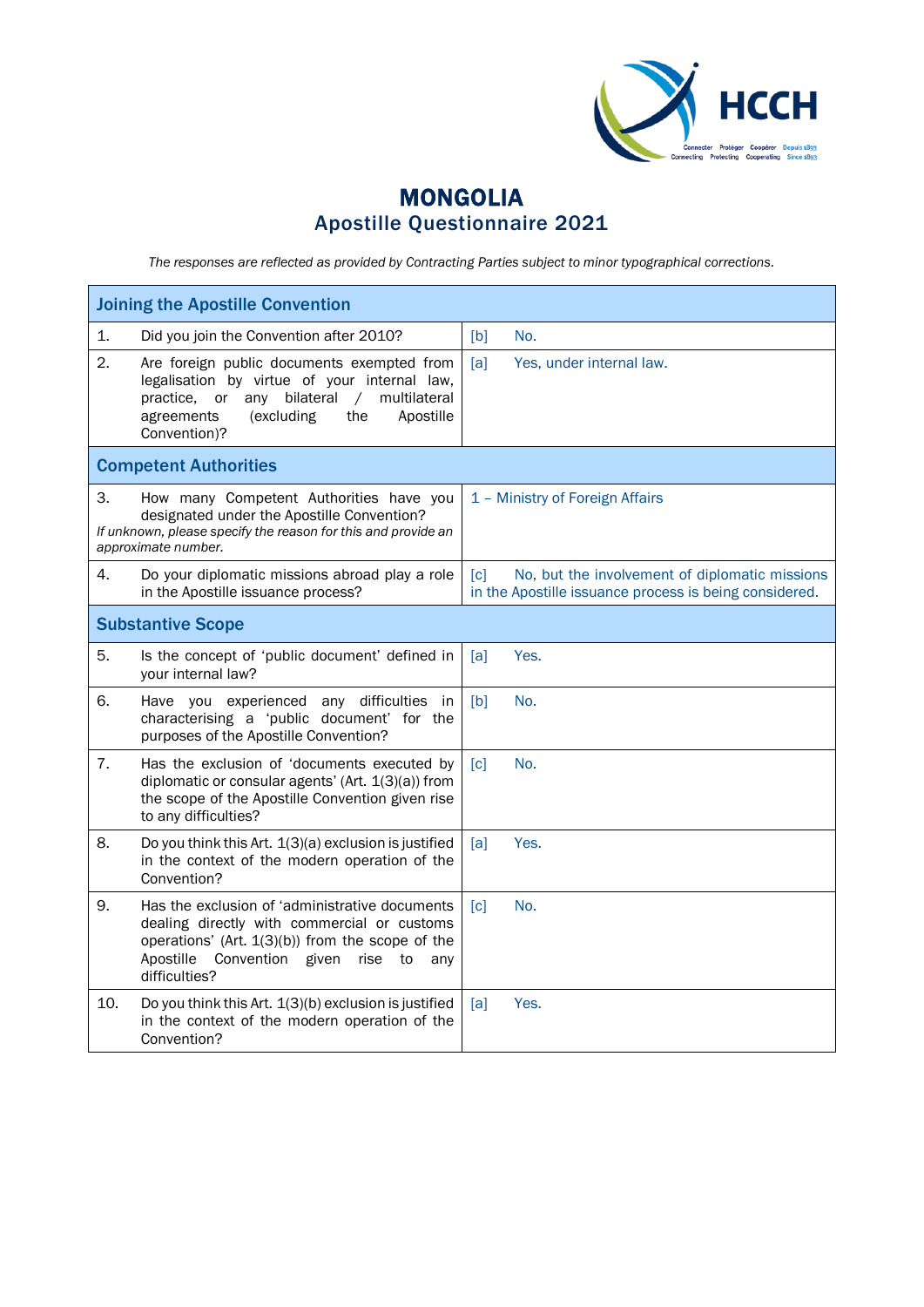| 11.<br>Do you issue (outgoing) or accept (incoming)<br>Apostilles for any of the following categories of<br>document? |                                                                                                                                                                                                                                               |                                                                                                                                                                                                      |                                                                      | <b>Issue</b> | Accept               |
|-----------------------------------------------------------------------------------------------------------------------|-----------------------------------------------------------------------------------------------------------------------------------------------------------------------------------------------------------------------------------------------|------------------------------------------------------------------------------------------------------------------------------------------------------------------------------------------------------|----------------------------------------------------------------------|--------------|----------------------|
|                                                                                                                       | Certificates of origin                                                                                                                                                                                                                        |                                                                                                                                                                                                      | X                                                                    |              |                      |
|                                                                                                                       |                                                                                                                                                                                                                                               |                                                                                                                                                                                                      | <b>Export licences</b>                                               | X            | X                    |
|                                                                                                                       |                                                                                                                                                                                                                                               | Import licences<br>Health and safety certificates<br>issued by the relevant<br>government authorities or<br>agencies                                                                                 |                                                                      | X            | X                    |
|                                                                                                                       |                                                                                                                                                                                                                                               |                                                                                                                                                                                                      |                                                                      | $\sf X$      | $\mathsf{X}$         |
|                                                                                                                       |                                                                                                                                                                                                                                               |                                                                                                                                                                                                      | Certificates of products<br>registration                             | X            | $\mathsf{X}$         |
|                                                                                                                       |                                                                                                                                                                                                                                               | Certificates of conformity                                                                                                                                                                           |                                                                      | X            | X                    |
|                                                                                                                       | End user certificates<br>(i.e. documents certifying that the<br>buyer is the end user of acquired                                                                                                                                             |                                                                                                                                                                                                      |                                                                      |              |                      |
|                                                                                                                       |                                                                                                                                                                                                                                               |                                                                                                                                                                                                      | Commercial invoices                                                  |              |                      |
|                                                                                                                       | <b>Apostille Process</b>                                                                                                                                                                                                                      |                                                                                                                                                                                                      |                                                                      |              |                      |
|                                                                                                                       | <b>Certification of Public Documents</b>                                                                                                                                                                                                      |                                                                                                                                                                                                      |                                                                      |              |                      |
| 12.                                                                                                                   | Do any of your public documents require some<br>other intermediate certification before the<br>issuance of an Apostille?                                                                                                                      | [b]<br>No, an intermediate certification is not required<br>for any public document; Apostilles are issued directly<br>upon the public document.                                                     |                                                                      |              |                      |
|                                                                                                                       | <b>Requesting an Apostille (Outgoing)</b>                                                                                                                                                                                                     |                                                                                                                                                                                                      |                                                                      |              |                      |
| 13.                                                                                                                   | How can an Apostille be requested?                                                                                                                                                                                                            | [a]<br>In person.                                                                                                                                                                                    |                                                                      |              | X                    |
|                                                                                                                       |                                                                                                                                                                                                                                               | [b]<br>By post.                                                                                                                                                                                      |                                                                      |              |                      |
|                                                                                                                       |                                                                                                                                                                                                                                               | [c]<br>By email.<br>Through a website.<br>[d]                                                                                                                                                        |                                                                      |              |                      |
|                                                                                                                       |                                                                                                                                                                                                                                               |                                                                                                                                                                                                      |                                                                      |              |                      |
|                                                                                                                       |                                                                                                                                                                                                                                               | Other.<br>[e]                                                                                                                                                                                        |                                                                      |              |                      |
| 14.                                                                                                                   | When issuing an Apostille, do you enquire about<br>the State of destination?                                                                                                                                                                  | Yes, in the application form.<br>[a]                                                                                                                                                                 |                                                                      |              |                      |
| 15.                                                                                                                   | How long does it take for an Apostille to be<br>issued?                                                                                                                                                                                       | In-person request<br>(paper Apostille)                                                                                                                                                               | Other requests<br>(from the time of<br>receipt) (paper<br>Apostille) |              | e-Apostille requests |
|                                                                                                                       |                                                                                                                                                                                                                                               | <b>Within five</b><br>working days                                                                                                                                                                   | On the same<br>day                                                   |              |                      |
| 16.                                                                                                                   | Does your Competent Authority impose a fee for<br>issuing an Apostille?                                                                                                                                                                       | Yes, a single price for all Apostilles.<br>[a]<br>7.8 USD as of 25 December 2021.                                                                                                                    |                                                                      |              |                      |
|                                                                                                                       | <b>Issuing an Apostille (Outgoing)</b>                                                                                                                                                                                                        |                                                                                                                                                                                                      |                                                                      |              |                      |
| 17.                                                                                                                   | How is the origin of a public document verified<br>for the purpose of issuing an Apostille (i.e.<br>verification of the authenticity of the signature,<br>the capacity of the signer, and the identity of the<br>seal / stamp (Art. $5(2)$ )? | [b]<br>Multiple Competent Authorities.<br>[v]<br><b>Multiple</b><br>separate<br>databases<br><b>of</b><br>sample<br>signatures / seals / stamps, some in paper form, some<br>electronic.             |                                                                      |              |                      |
| 18.                                                                                                                   | How does a Competent Authority address<br>situations where it is unable to verify the origin<br>of the public document?                                                                                                                       | The Competent Authority will contact the issuing<br>[b]<br>authority to confirm authenticity but will not issue the<br>Apostille until the new signature, stamp or seal is added<br>to the database. |                                                                      |              |                      |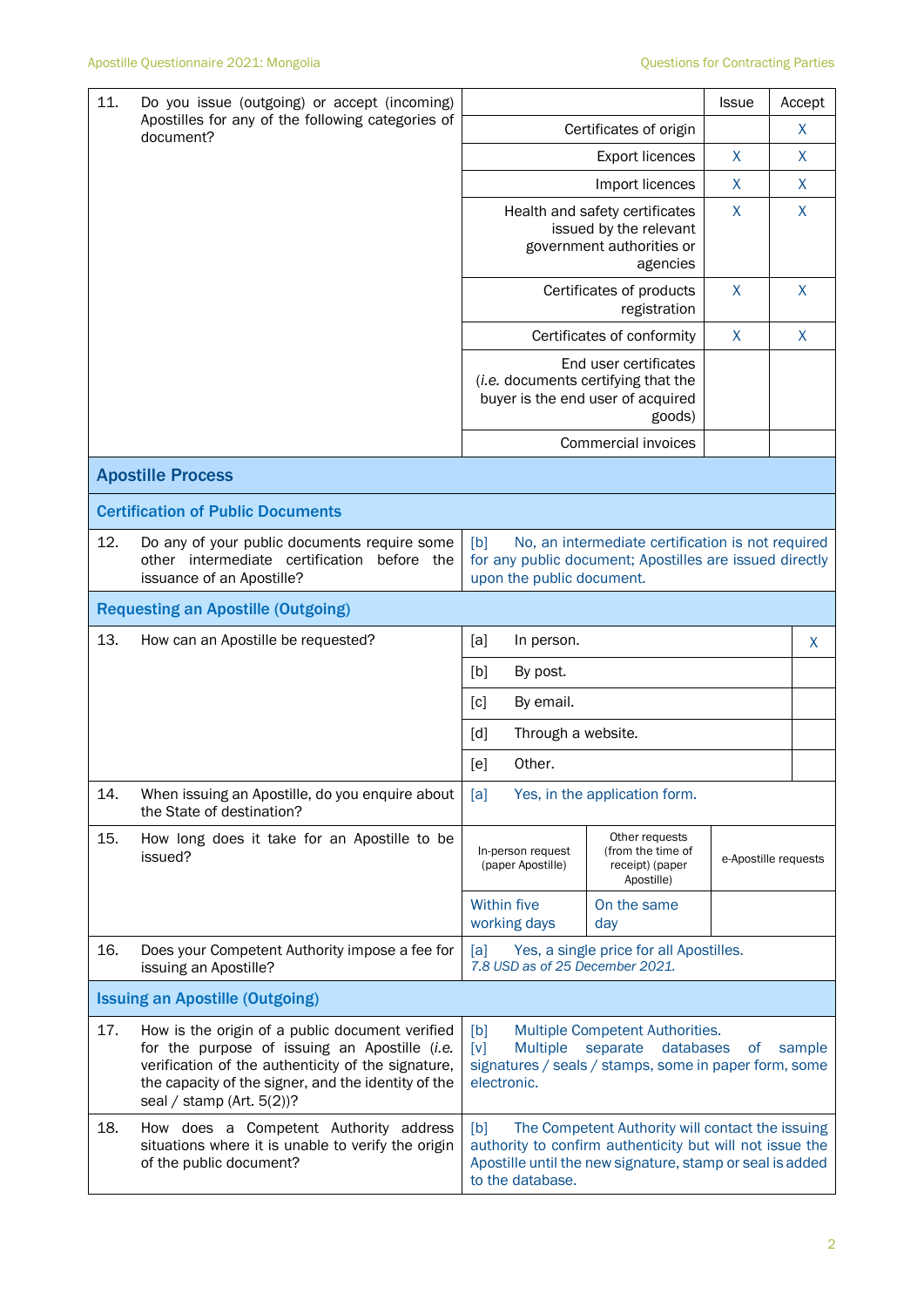| 19. | In what language(s) are the 10 standard items<br>of your Apostilles available?                                                                                                                 | [b]<br>In two languages.<br><b>Mongolian and English</b>                                                                                                                                                            |
|-----|------------------------------------------------------------------------------------------------------------------------------------------------------------------------------------------------|---------------------------------------------------------------------------------------------------------------------------------------------------------------------------------------------------------------------|
| 20. | In what language(s) are the blank fields of your<br>Apostilles filled in?                                                                                                                      | [b]<br>In two languages.<br>Mongolian and English                                                                                                                                                                   |
| 21. | How are the blank fields of your Apostilles filled<br>in?                                                                                                                                      | [b]<br>Using computer software.<br>Adobe photoshop                                                                                                                                                                  |
|     | <b>Apostille Registers</b>                                                                                                                                                                     |                                                                                                                                                                                                                     |
| 22. | How is your Apostille register, required by<br>Article 7, maintained?                                                                                                                          | Single Competent Authority.<br>[a]<br>Electronic form, not publicly accessible online.<br>$[iii]$                                                                                                                   |
| 23. | What particulars are contained in your Apostille<br>register?                                                                                                                                  | Number and date of the Apostille<br>[a]<br>X<br>(required).                                                                                                                                                         |
|     |                                                                                                                                                                                                | Name and capacity of the person signing<br>[b]<br>the document and $/$ or the name of<br>authority whose seal or stamp is affixed<br>(required).                                                                    |
|     |                                                                                                                                                                                                | [c]<br>Name and / or type of underlying<br>document.                                                                                                                                                                |
|     |                                                                                                                                                                                                | Description of the contents of underlying<br>[d]<br>document.                                                                                                                                                       |
|     |                                                                                                                                                                                                | [e]<br>Name of the applicant.<br>X                                                                                                                                                                                  |
|     |                                                                                                                                                                                                | State of destination.<br>$[f]$                                                                                                                                                                                      |
|     |                                                                                                                                                                                                | Copy of the Apostille.<br>[g]                                                                                                                                                                                       |
|     |                                                                                                                                                                                                | Copy of the underlying document.<br>[h]                                                                                                                                                                             |
|     |                                                                                                                                                                                                | $[1]$<br>Other.                                                                                                                                                                                                     |
| 24. | Is there a limit to how long records can be<br>retained on the Apostille register?                                                                                                             | [b]<br>Yes, between five and ten years.                                                                                                                                                                             |
| 25. | If your register is not publicly accessible, how<br>frequently do your Competent Authorities<br>receive requests to verify an Apostille they have<br>issued in the register?                   | [b]<br>Once per year.                                                                                                                                                                                               |
|     | <b>Technology &amp; the e-APP</b>                                                                                                                                                              |                                                                                                                                                                                                                     |
| 26. | Under your internal law, do you recognise<br>electronic / digital signatures as functionally<br>equivalent to handwritten signatures (i.e. can a<br>public document be signed electronically)? | No.<br>[b]                                                                                                                                                                                                          |
| 27. | Under your internal law, are public documents<br>executed, or able to be executed, in electronic<br>form (whether or not they are to be used abroad<br>under the Convention)?                  | No, public documents are never executed in<br>[b]<br>electronic form.                                                                                                                                               |
| 28. | Do you issue e-Apostilles?                                                                                                                                                                     | No.<br>[b]<br>$[1]$<br>We are studying the use of e-Apostilles and plan<br>to implement the e-Apostille component.<br>We are considering the start of issuing e-Apostilles and<br>verification methods within 2022. |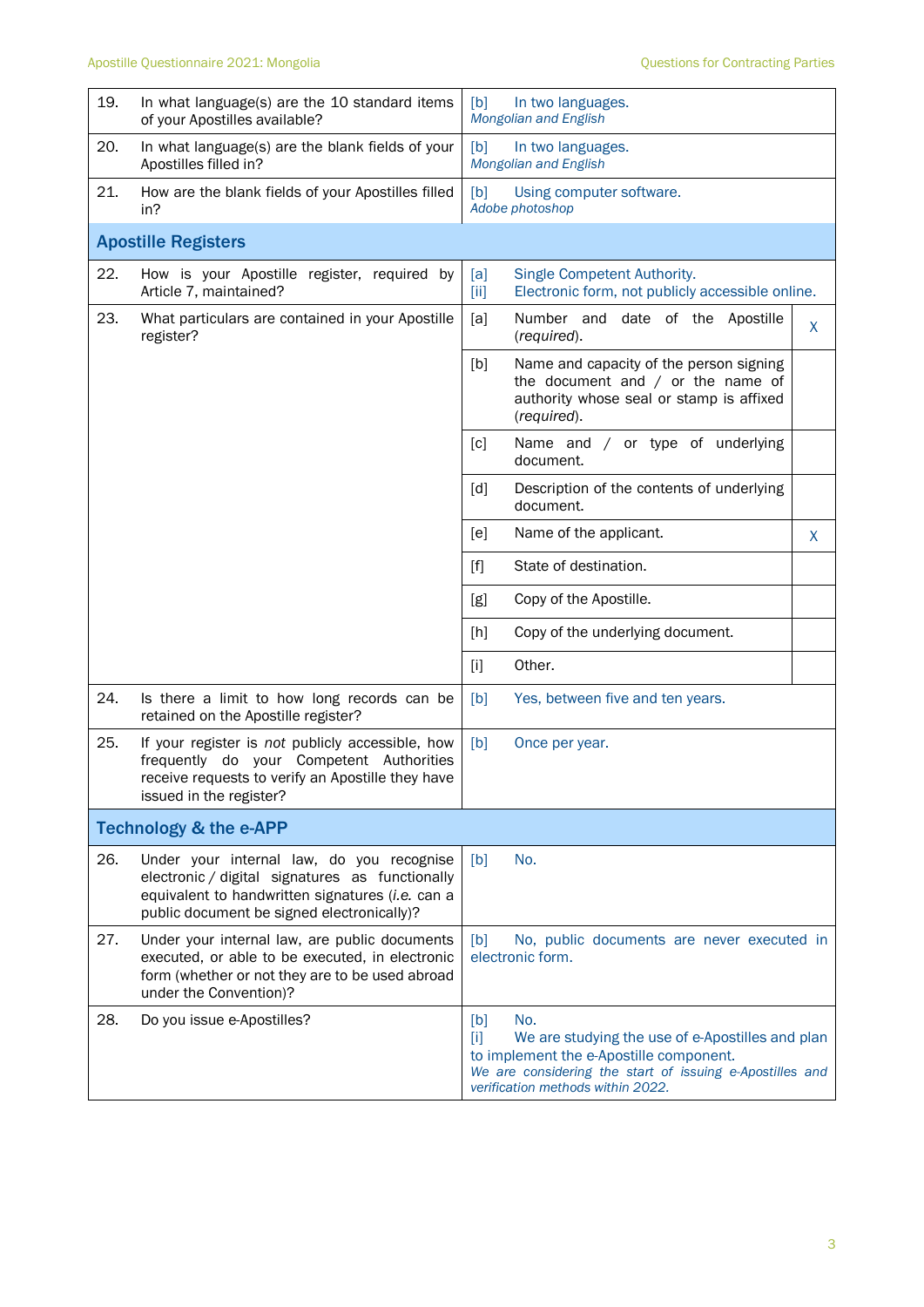| For Parties that answered no to Q28.<br>28.1. What challenges are you facing that may prevent<br>you from implementing the e-Apostille?                           | Internal law limitations.<br>[a]                                                                                                                                                                                                                                                                                                                                    |  |  |
|-------------------------------------------------------------------------------------------------------------------------------------------------------------------|---------------------------------------------------------------------------------------------------------------------------------------------------------------------------------------------------------------------------------------------------------------------------------------------------------------------------------------------------------------------|--|--|
|                                                                                                                                                                   | Judicial or administrative structure.<br>[b]                                                                                                                                                                                                                                                                                                                        |  |  |
|                                                                                                                                                                   | Implementation challenges (e.g. lack of<br>[c]<br>X<br>resources, lack of infrastructure).                                                                                                                                                                                                                                                                          |  |  |
|                                                                                                                                                                   | [d]<br>Cost.                                                                                                                                                                                                                                                                                                                                                        |  |  |
|                                                                                                                                                                   | System interoperability / compatibility.<br>[e]<br>X                                                                                                                                                                                                                                                                                                                |  |  |
|                                                                                                                                                                   | $[f]$<br>Security concerns.<br>X                                                                                                                                                                                                                                                                                                                                    |  |  |
|                                                                                                                                                                   | Other.<br>[g]                                                                                                                                                                                                                                                                                                                                                       |  |  |
| For Parties that answered no to Q28.<br>28.2. How do you issue an Apostille for a public<br>document executed in electronic form?                                 | By paper Apostille, attached to a hard copy of the<br>[b]<br>electronic public document.                                                                                                                                                                                                                                                                            |  |  |
| 29.<br>Are your authorities<br>equipped to<br>accept<br>incoming e-Apostilles?                                                                                    | [c]<br>No.<br>I am afraid that authorities have no equipment to accept<br>incoming e-Apostilles. They (mostly legal authorities and<br>banks) may have samples of paper Apostilles of the countries<br>to verify.<br>In this regard, we kindly ask favor to have database of<br>current samples/specimens of both paper and e-Apostilles<br>issuing by the members. |  |  |
| 30.<br>Do you maintain an e-Register?                                                                                                                             | [b]<br>No.<br>We are studying the use of an e-Register and<br>m<br>plan to implement the e-Register component.                                                                                                                                                                                                                                                      |  |  |
| For Parties that answered no to Q30.                                                                                                                              | Internal law limitations.<br>X<br>[a]                                                                                                                                                                                                                                                                                                                               |  |  |
| 30.1. What challenges are you facing that may prevent<br>you from implementing the e-Register?                                                                    | Judicial or administrative structure.<br>[b]                                                                                                                                                                                                                                                                                                                        |  |  |
|                                                                                                                                                                   | [c]<br>Implementation challenges (e.g. lack of<br>X<br>resources, lack of infrastructure).                                                                                                                                                                                                                                                                          |  |  |
|                                                                                                                                                                   | [d]<br>Cost.                                                                                                                                                                                                                                                                                                                                                        |  |  |
|                                                                                                                                                                   | System interoperability / compatibility.<br>[e]<br>X                                                                                                                                                                                                                                                                                                                |  |  |
|                                                                                                                                                                   | $[f] % \begin{center} % \includegraphics[width=\linewidth]{imagesSupplemental_3.png} % \end{center} % \caption { % Our method can be used for the use of the image. % Note that the \emph{Left:} \label{fig:case} \vspace{-1em} % \label{fig:case} %$<br>Security concerns.<br>X                                                                                    |  |  |
|                                                                                                                                                                   | Other.<br>[g]                                                                                                                                                                                                                                                                                                                                                       |  |  |
| 31.<br>Have you been in contact with other Competent<br>Authorities that operate an e-APP component<br>and exchanged information and / or relevant<br>experience? | No.<br>[b]                                                                                                                                                                                                                                                                                                                                                          |  |  |
| <b>Issues with Apostilles</b>                                                                                                                                     |                                                                                                                                                                                                                                                                                                                                                                     |  |  |
| 32.<br>Has an Apostille <i>issued</i> by your Competent<br>Authority ever been refused by the authorities of<br>another Contracting Party on the following        | [a]<br>Form requirements (e.g. square-shaped,<br>sides of at least nine centimetres, border,<br>ink, etc).                                                                                                                                                                                                                                                          |  |  |
| grounds:                                                                                                                                                          | The manner in which the Apostille was<br>[b]<br>affixed / attached<br>the underlying<br>to<br>document.                                                                                                                                                                                                                                                             |  |  |
|                                                                                                                                                                   | [c]<br>The Apostille was not signed.                                                                                                                                                                                                                                                                                                                                |  |  |
|                                                                                                                                                                   | of<br>standard<br>[d]<br>One<br>the<br>or<br>more<br>informational items were not filled in.                                                                                                                                                                                                                                                                        |  |  |
|                                                                                                                                                                   | The Apostille was in electronic form (an<br>[e]<br>e-Apostille).                                                                                                                                                                                                                                                                                                    |  |  |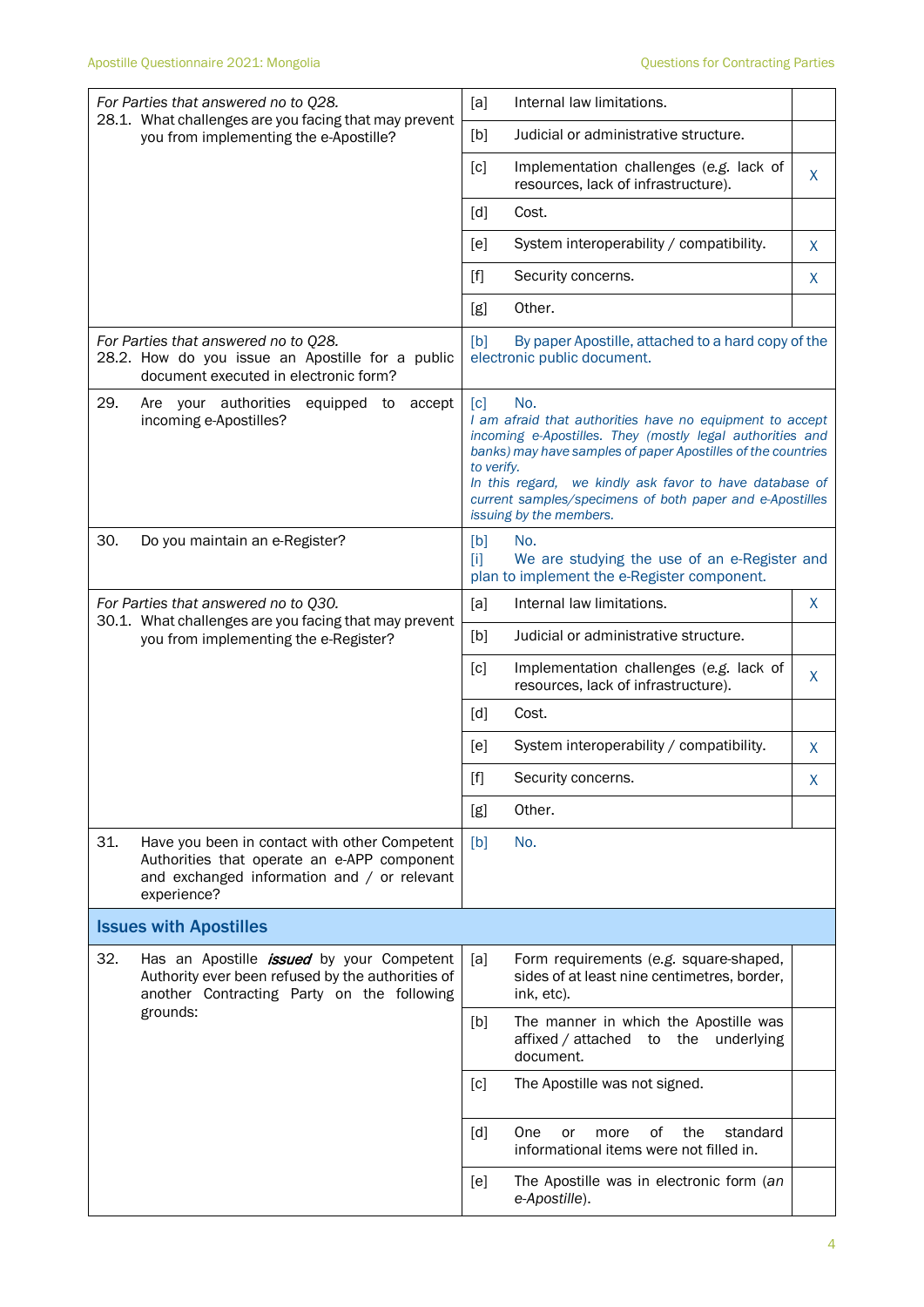|                                                                                                                                                                       | The underlying public document was in<br>$[f]$<br>electronic form.                                         |    |
|-----------------------------------------------------------------------------------------------------------------------------------------------------------------------|------------------------------------------------------------------------------------------------------------|----|
|                                                                                                                                                                       | The underlying public document had<br>[g]<br>expired / was not issued within a certain<br>timeframe.       | X. |
|                                                                                                                                                                       | The underlying document was not a<br>[h]<br>public document under the law of the<br>destination.           |    |
|                                                                                                                                                                       | Other.<br>$[1]$                                                                                            |    |
|                                                                                                                                                                       | Unknown.<br>[]                                                                                             |    |
|                                                                                                                                                                       | No / Not applicable.<br>[k]                                                                                |    |
| For Parties that answered other than "No" to Q32.<br>32.1. If an Apostille was rejected, what action did you                                                          | [a]<br>The Apostille was reissued.                                                                         | X  |
| take?                                                                                                                                                                 | [b]<br>Contacted the receiving authority.                                                                  |    |
|                                                                                                                                                                       | Contacted the Competent Authority of the<br>[c]<br>place of destination.                                   |    |
|                                                                                                                                                                       | [d]<br>Contacted nearest diplomatic mission of<br>the place of destination.                                |    |
|                                                                                                                                                                       | Contacted<br>diplomatic<br>mission<br>[e]<br>own<br>accredited to the place of destination.                |    |
|                                                                                                                                                                       | Contacted the Permanent Bureau.<br>[f]                                                                     |    |
|                                                                                                                                                                       | No action taken.<br>[g]                                                                                    |    |
|                                                                                                                                                                       | Other.<br>[h]                                                                                              |    |
|                                                                                                                                                                       | $[1]$<br>Unknown.                                                                                          |    |
| 33.<br>Competent Authority ever<br>Has your<br>been<br>requested by external Competent Authorities to<br>certify or confirm your procedure for issuing<br>Apostilles? | $[b]$<br>No.                                                                                               |    |
| 34.<br>Has an Apostille <i>received</i> by your authorities<br>ever been refused on the following grounds:                                                            | The issuing State was not a Contracting<br>[a]<br>Party to the Apostille Convention.                       |    |
|                                                                                                                                                                       | Form requirements (e.g. square-shaped,<br>[b]<br>sides of at least nine centimetres, border,<br>ink, etc). |    |
|                                                                                                                                                                       | The manner in which the Apostille was<br>[c]<br>affixed / attached to the underlying<br>document.          |    |
|                                                                                                                                                                       | [d]<br>The Apostille was not signed.                                                                       |    |
|                                                                                                                                                                       | 0f<br>the<br>[e]<br>One<br>standard<br>or<br>more<br>informational items were not filled in.               |    |
|                                                                                                                                                                       | The Apostille was in electronic form (an<br>$[f]$<br>e-Apostille).                                         |    |
|                                                                                                                                                                       | [g]<br>The underlying public document was in<br>electronic form.                                           |    |